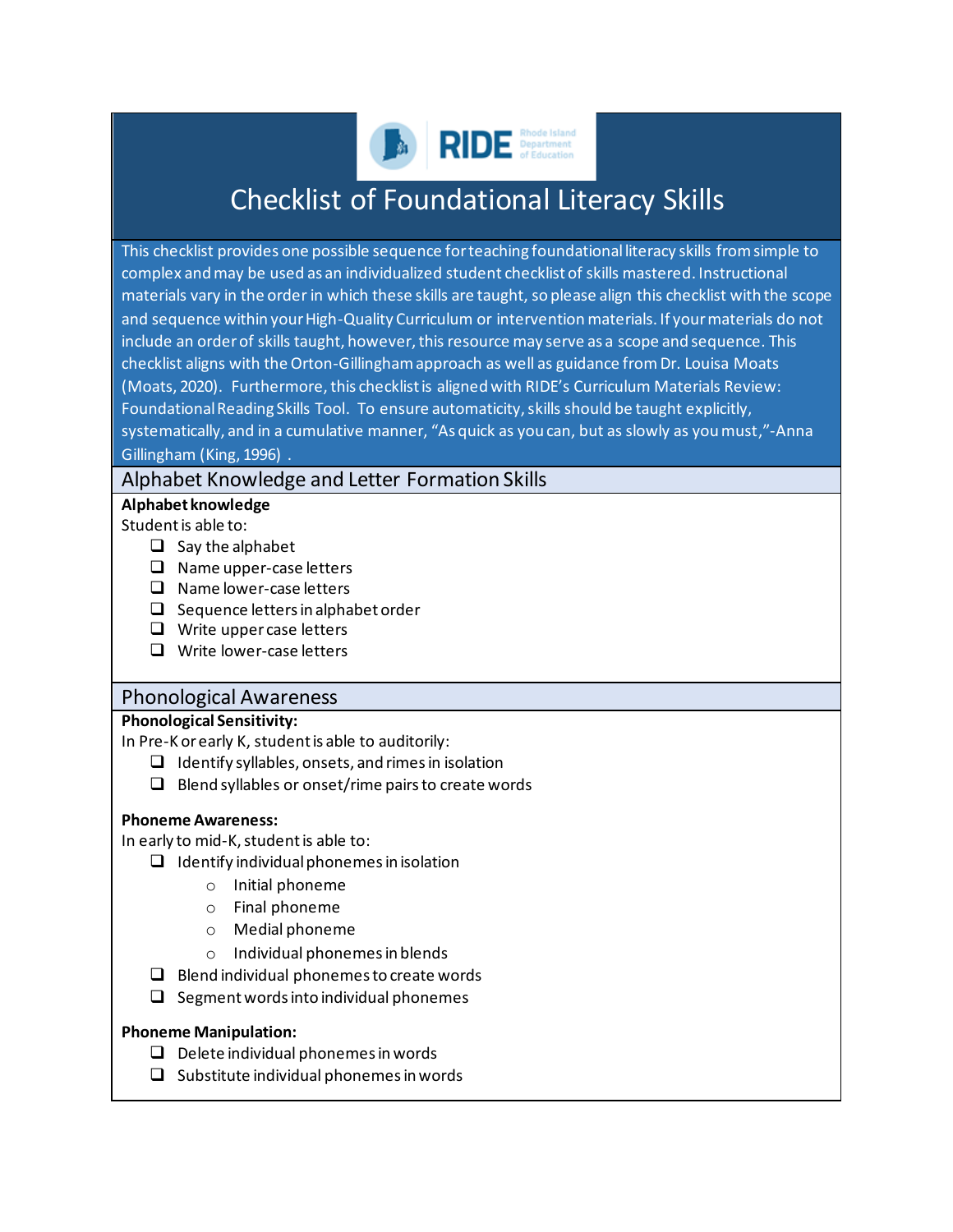| Phoneme-Grapheme Correspondences:                                                                                                                                         |                                                                                                                                                                    |                                                                                                                                                                                                                      |                                                                                                                                                                                                                                                                             |                                                                                                                                                                                             |
|---------------------------------------------------------------------------------------------------------------------------------------------------------------------------|--------------------------------------------------------------------------------------------------------------------------------------------------------------------|----------------------------------------------------------------------------------------------------------------------------------------------------------------------------------------------------------------------|-----------------------------------------------------------------------------------------------------------------------------------------------------------------------------------------------------------------------------------------------------------------------------|---------------------------------------------------------------------------------------------------------------------------------------------------------------------------------------------|
| Student is able to produce the correct phonemes for the following graphe mes:                                                                                             |                                                                                                                                                                    |                                                                                                                                                                                                                      |                                                                                                                                                                                                                                                                             |                                                                                                                                                                                             |
|                                                                                                                                                                           |                                                                                                                                                                    |                                                                                                                                                                                                                      |                                                                                                                                                                                                                                                                             |                                                                                                                                                                                             |
| $a/\check{a}/$<br>$\Box$<br>❏<br>m<br>□<br>S<br>$\Box$<br>t<br>$\Box$<br>p<br>$\Box$<br>I                                                                                 | $\Box$ i/ǐ/<br>◻<br>$\mathsf{r}$<br>❏<br>n<br>c/k/<br>□<br>□<br>d<br>$\Box$<br>am                                                                                  | o/ö/<br>❏<br>$\mathsf k$<br>◻<br>$\mathsf{b}$<br>❏<br>f<br>$\Box$<br>h                                                                                                                                               | $\Box$<br>$e/\check{e}/$<br>❏<br>W<br>❏<br>$\mathsf{v}$<br>$\Box$<br>th<br>(voiced)<br>this<br>$\Box$<br>g/g/<br>$\Box$<br>an                                                                                                                                               | $\Box$ u/ŭ/<br>❏<br>ch<br>$\Box$<br>y/y/<br>ப<br>z<br>wh<br>❏<br>which<br>$\Box$ sh                                                                                                         |
| $a/\bar{a}/$<br>$\Box$<br>$e/\bar{e}/$<br>❏<br>$i / \overline{i}$<br>⊔<br>$o/\bar{o}/$<br>❏<br>u /ū/ music<br>$\Box$<br>u/oo/ruby<br>$\Box$<br>th (unvoiced)<br>❏<br>thin | ⊔<br>_ng sang,<br>sing,<br>song,<br>sung<br>0<br>_nk sank,<br>sink, sunk,<br>honk<br>qu/kw/<br>❏<br>$x$ /ks/<br>❏<br>$\Box$<br>s/z/bugs<br>$\Box$<br>y/ē/<br>candy | a-e/ $\bar{a}$ /<br>❏<br>❏<br>$e-e/\bar{e}/$<br>i-e/ī/<br>$\Box$<br>$\Box$<br>$o$ -e o / $\bar{o}$ /<br>$\Box$<br>$u-e/\bar{u}/$<br>mule<br>$u-e/oo/$<br>□<br><u>rule</u><br>$y / \overline{i} / \text{m}$<br>$\Box$ | $y-e/\overline{i}/$<br>$\Box$<br>style<br>у /ĭ/ g <u>y</u> m<br>$\Box$<br>$\Box$<br>c/s/<br>(before i,<br>$e, y)$ cent<br>$\Box$ g/j/<br>(before i,<br>$e, y)$ gem<br>ai /ā/ aim,<br>❏<br>tr <u>ai</u> n<br>$\Box$<br>$ay/\bar{a}/$<br>play<br>❏<br>ee/ $\bar{e}$ /<br>tree | ea/ $\bar{e}$ /<br>❏<br>eat<br>$\Box$<br>_all tall<br>❏<br>ck / k/<br><b>back</b><br>$\Box$ oa /ō/<br><u>boat</u><br>ow /ō/<br>0<br>snow<br>$\Box$<br>igh /ī/<br><u>sigh</u>                |
|                                                                                                                                                                           |                                                                                                                                                                    |                                                                                                                                                                                                                      |                                                                                                                                                                                                                                                                             |                                                                                                                                                                                             |
| $\Box$<br>er/er/her<br>ir /er/ bird<br>$\Box$<br>ur/er/burn<br>$\Box$<br>ar / ar / car<br>or/or/horn<br>⊔<br>ore/or/ more<br>⊔                                            | oi/oy/<br>❏<br>oil, soil<br>oy /oy/<br>toy<br>ou/ow/<br>⊔<br>out, about<br>ow/ow/<br>❏<br>plow<br>au/aw/<br>❏<br><b>August</b><br>aw/aw/<br>$\Box$<br>saw          | 00/00/<br>❏<br>soon<br>ph / f/<br>phone<br>_tch/ch/<br><u>itch</u><br>$ey/\bar{a}/$<br>❏<br>they<br>ey/ē/<br>⊔<br>valley<br>ch / k/<br>❏<br>ache                                                                     | $\_$ tion<br>$\Box$<br>/shun/ /chun/<br>action,<br>question<br>$\Box$<br>$\_$ sion<br>/shun/<br>mission<br>/zhun/<br>mission,<br>vision<br>ie /ē/<br>❏<br>chief<br>ie /ī/ pie<br>$\Box$<br>$\Box$<br>ea/ $\bar{a}$ /<br>steak<br>$\Box$<br>schwa/ə/<br>banana,<br>blanket   | ⊔<br>$_{\text{g}}$ e<br>gage<br>ப<br>$\_\text{dge}$<br>edge<br>$\Box$<br>ew/u/<br>few, /00/<br><u>blew</u><br>$ue/\bar{u}/$<br>❏<br>rescue<br>/oo/ d <u>ue</u><br>❏<br>eu/u/<br><u>feud</u> |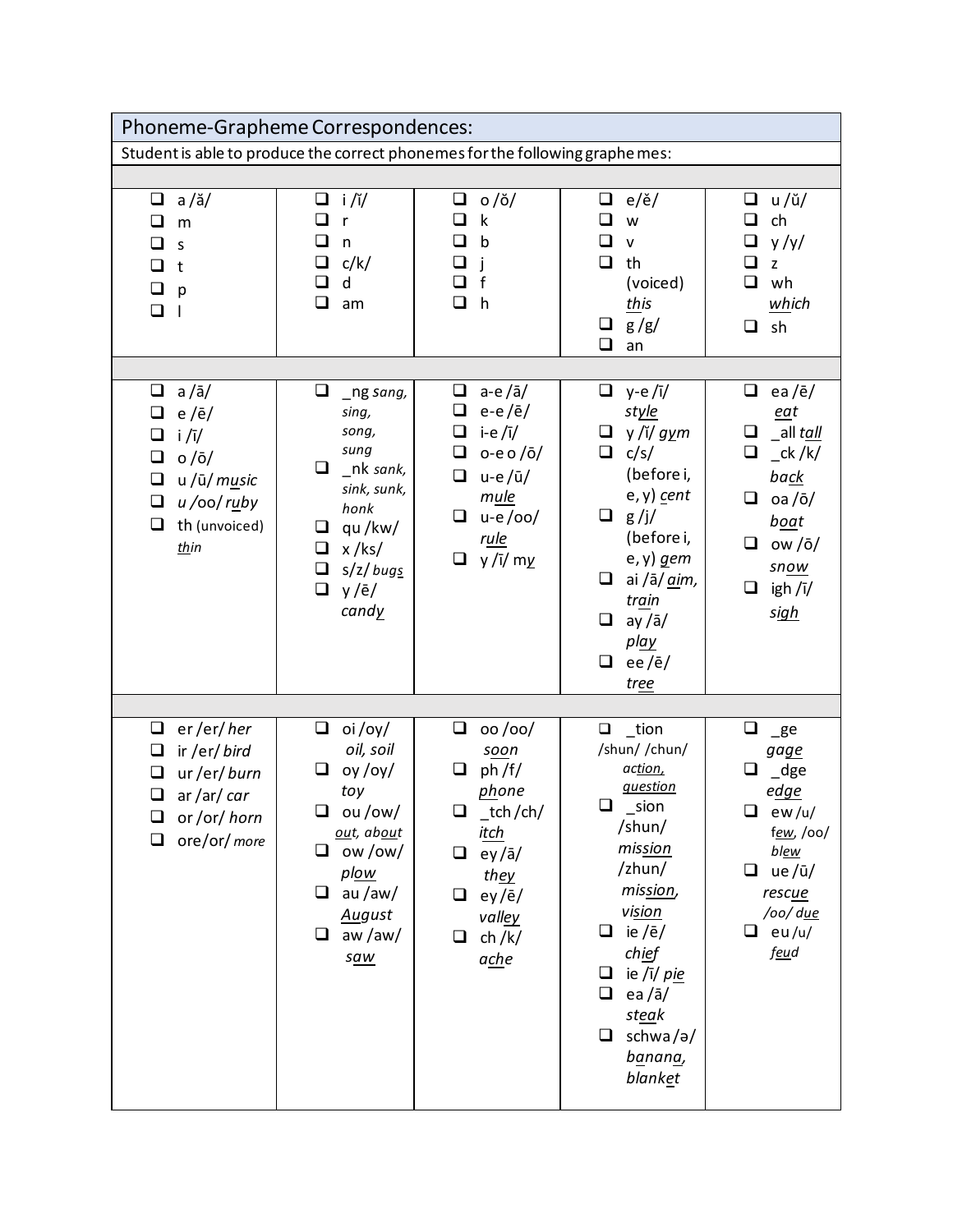| $\Box$ ei/ē/ receive<br>ei /ā/ vein<br>□<br>eigh /ā/<br>❏<br>weigh<br>$\Box$ ea/ě/<br>bread<br>$\Box$ ture/cher/<br>picture<br>$\Box$ ain /in/<br>mountain<br>$\Box$ ci, ti, xi/sh/<br>gracious,<br>patient,<br>anxious | $\Box$<br>ar/er/<br>dollar<br>or/er/<br>❏<br>worm<br>ar/or/<br>$\Box$<br>wart<br>or/er/<br>□<br>actor<br>ear/er/<br>□<br>learn | kn/n/<br>□<br>know<br>gn/n/<br>❏<br>gnome<br>$\Box$<br>wr/r/<br>wrench<br>aught<br>u.<br>c <u>aught</u><br>ought<br>❏<br>bought<br>❏<br>$\mathsf{age}$<br>pack <u>age</u> | $\Box$<br>our /er/<br><i>journey</i><br>$\Box$<br>$\overline{\phantom{a}}$ ard<br>wizard<br>ine/ $\bar{e}n/$<br>$\Box$<br>machine<br>$\lim/$<br>engine<br>$\Box$ ou /ŭ/<br>young<br>❏<br>cian<br>/shun/<br>musician<br>_ate / ĭt/<br>$\Box$<br><i>private</i> | $\Box$ t/ch/<br>fortune<br>$\Box$ eau/ō/<br>plateau<br>$\Box$ ui/oo/<br>fruit<br>$\Box$ i/e/<br>scorpion<br>/y/ onion<br>_ace /is/<br>furn <u>ace</u><br>que/k/<br>❏<br>unique |  |
|-------------------------------------------------------------------------------------------------------------------------------------------------------------------------------------------------------------------------|--------------------------------------------------------------------------------------------------------------------------------|---------------------------------------------------------------------------------------------------------------------------------------------------------------------------|---------------------------------------------------------------------------------------------------------------------------------------------------------------------------------------------------------------------------------------------------------------|--------------------------------------------------------------------------------------------------------------------------------------------------------------------------------|--|
| <b>Syllable Types</b>                                                                                                                                                                                                   |                                                                                                                                |                                                                                                                                                                           |                                                                                                                                                                                                                                                               |                                                                                                                                                                                |  |
| Student is able to decode real and nonsense words of the following syllable types:<br>Closed<br>❏<br>Open<br>⊔<br>Vowel-consonant-e<br>ப<br>R-controlled<br>ப<br>Vowelteam<br>□<br>Consonant-le<br>□<br>□               |                                                                                                                                | Rule breakers (-ild -old -ind -ost, final stable syllables, schwa)                                                                                                        |                                                                                                                                                                                                                                                               |                                                                                                                                                                                |  |
| Dividing Multisyllable Words                                                                                                                                                                                            |                                                                                                                                |                                                                                                                                                                           |                                                                                                                                                                                                                                                               |                                                                                                                                                                                |  |
| Student is able to use the following syllable division strategies when needed:<br><b>VCCV</b><br>ப<br><b>VCV</b><br><b>VCCCV</b><br>VCCCCV<br>-Cle<br>ப<br>$\Box$ vv<br>$\Box$ Layering                                 |                                                                                                                                |                                                                                                                                                                           |                                                                                                                                                                                                                                                               |                                                                                                                                                                                |  |
| Student is able to recognize and draw a box around common:<br>$\Box$ Prefixes<br>$\Box$ Suffixes                                                                                                                        |                                                                                                                                |                                                                                                                                                                           |                                                                                                                                                                                                                                                               |                                                                                                                                                                                |  |
| Student is able to recognize and underline common:<br><b>Bases or Combining Forms</b><br>⊔                                                                                                                              |                                                                                                                                |                                                                                                                                                                           |                                                                                                                                                                                                                                                               |                                                                                                                                                                                |  |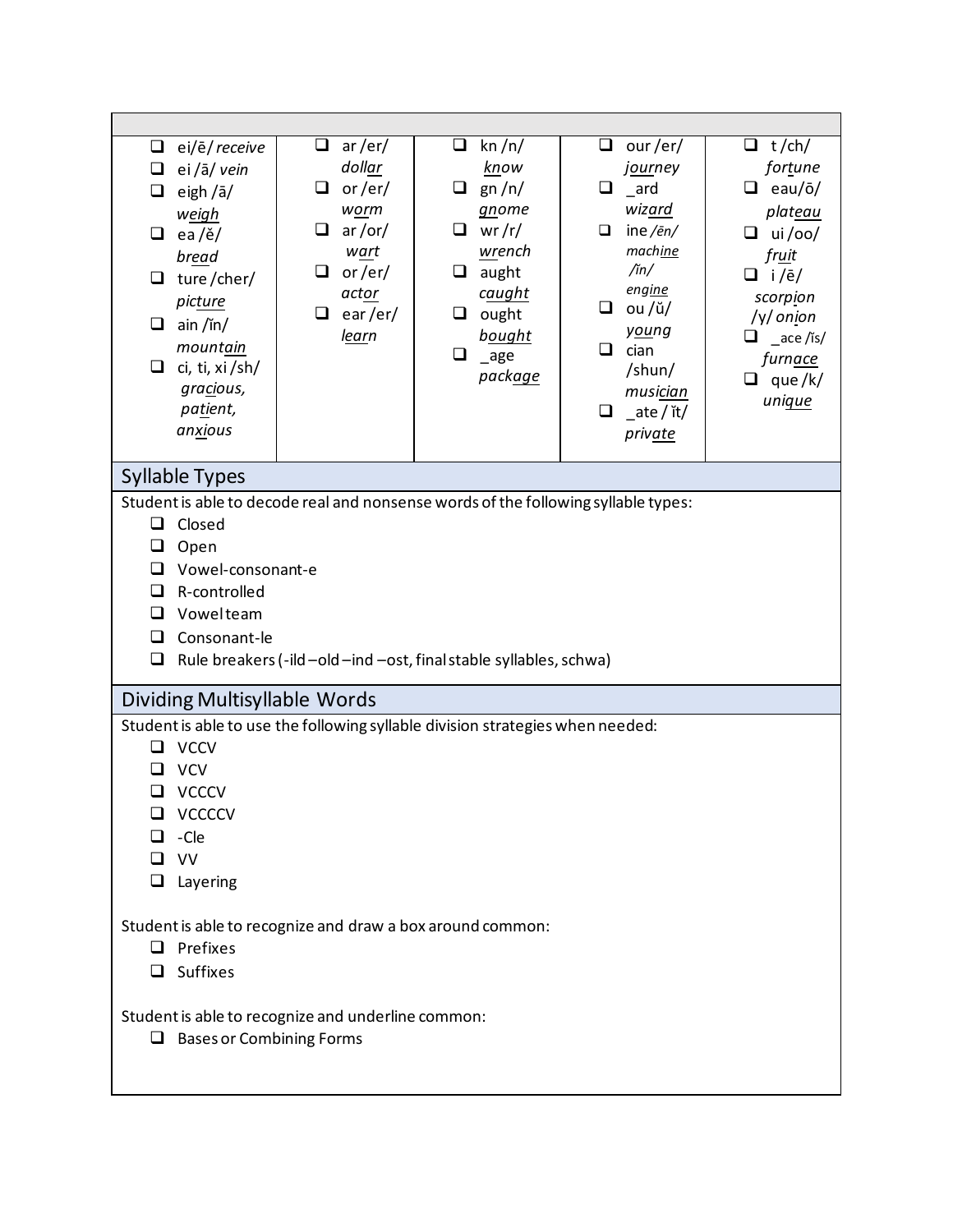| <b>Spelling Generalizations</b>                                                                       |                     |                                                                                                                 |                          |                 |
|-------------------------------------------------------------------------------------------------------|---------------------|-----------------------------------------------------------------------------------------------------------------|--------------------------|-----------------|
| Student applies the following generalizations correctly when spelling:                                |                     |                                                                                                                 |                          |                 |
|                                                                                                       |                     | $\Box$ <k>says/k/before e, i, and y whereas <c>says/k/before a, o, and u</c></k>                                |                          |                 |
| ❏                                                                                                     |                     | $\langle y \rangle$ says / ī/ at the end of single syllable words and /ē/ at the end of multisyllabic words     |                          |                 |
|                                                                                                       |                     | $\Box$ <ai> says /ā/ at the beginning and middle of words and <ay> says / ā/ at the end of words</ay></ai>      |                          |                 |
|                                                                                                       |                     | $\Box$ Use _ck to spell /k/ at the end of a one-syllable word after a short vowel                               |                          |                 |
| □                                                                                                     |                     | Use <y> to spell /ē/ at the end of most words, use <ey> to spell /ē/ after about 40 common</ey></y>             |                          |                 |
| nouns                                                                                                 |                     |                                                                                                                 |                          |                 |
|                                                                                                       |                     | $\Box$ Use _tch to spell /ch/ at the end of a one-syllable word after a short vowel                             |                          |                 |
|                                                                                                       |                     | $\Box$ < oi> says /oy/ in the beginning or middle of a word and < oy> says /oy/ at the end of a word            |                          |                 |
|                                                                                                       |                     | $\Box$ < ou > says / ow/ in the beginning of a word, < ow > says / ow/ at the end of a word or before n, l,     |                          |                 |
| el, er, and d.                                                                                        |                     |                                                                                                                 |                          |                 |
|                                                                                                       |                     | $\alpha$ <au> says/aw/ in the beginning of a word, <aw> says/aw/ at the end of a word or before n, l,</aw></au> |                          |                 |
| and $k$ .                                                                                             |                     |                                                                                                                 |                          |                 |
| ❏                                                                                                     |                     | use <a> to spell the schwa sound when it is an individual first or final syllable (e.g., about,</a>             |                          |                 |
| magma)                                                                                                |                     |                                                                                                                 |                          |                 |
| <b>Spelling Rules</b>                                                                                 |                     |                                                                                                                 |                          |                 |
| Student applies the following rules correctly when spelling:                                          |                     |                                                                                                                 |                          |                 |
| $\Box$ ff, $\parallel$ , ss                                                                           |                     |                                                                                                                 |                          |                 |
|                                                                                                       |                     | Doubling the final consonant in a single syllable word when adding a vowel suffix                               |                          |                 |
| $\Box$ E-Rule                                                                                         |                     |                                                                                                                 |                          |                 |
| □ Y-Rule                                                                                              |                     |                                                                                                                 |                          |                 |
| $\Box$ ie/eiRule                                                                                      |                     |                                                                                                                 |                          |                 |
| Doubling the final consonant in a multisyllabic word when adding a vowel suffix<br>❏                  |                     |                                                                                                                 |                          |                 |
| Morphemes<br>Student understands the meaning of the following morphemes and can correctly spell words |                     |                                                                                                                 |                          |                 |
| containing the following common prefixes. Students should continue studying additional morphemes      |                     |                                                                                                                 |                          |                 |
| as they progress through grades.                                                                      |                     |                                                                                                                 |                          |                 |
| <b>Inflections:</b>                                                                                   | <b>Prefixes:</b>    | <b>Bases:</b>                                                                                                   | <b>Derivational</b>      | Combining       |
|                                                                                                       |                     | (Advanced)                                                                                                      | suffixes:                | Forms:          |
| ⊔<br>$-5$                                                                                             | $\Box$<br>Un-       | $\Box$<br>cent                                                                                                  |                          | (Very Advanced) |
| ❏<br>-es                                                                                              | ❏<br>Re-            | dic/dict<br>❏                                                                                                   | □<br>-y                  |                 |
| ❏<br>-ing                                                                                             | ❏<br>Pre-           | duc/duct<br>❏                                                                                                   | -ful<br>❏                | ❏<br>anti       |
| ❏<br>-ed/ěd//d/                                                                                       | Mis-<br>❏           | fic/fac/fec<br>$\Box$                                                                                           | ❏<br>-less               | ❏<br>bio        |
| and $/t/$                                                                                             | Sub-<br>❏           | $\Box$<br>form                                                                                                  | -ly<br>❏                 | ❏<br>graph      |
| $\Box$<br>-er                                                                                         | In-(into)<br>❏      | □<br>fort                                                                                                       | □<br>-er                 | ❏<br>geo        |
| $\Box$<br>-est                                                                                        | Dis-<br>❏           | $\Box$<br>frag/fract                                                                                            | ❏<br>-ion                | $\Box$<br>logy  |
|                                                                                                       | $E$ -/Ex-<br>$\Box$ | $\Box$<br>ject                                                                                                  | ❏<br>-ous                | $\Box$<br>phon  |
|                                                                                                       | $In-(not)$<br>❏     | $\Box$<br>mit/mis                                                                                               | ❏<br>-en                 |                 |
|                                                                                                       |                     | multi<br>$\Box$                                                                                                 | □<br>-ment               |                 |
|                                                                                                       |                     | $\Box$<br>port<br>❏                                                                                             | ❏<br>-ness               |                 |
|                                                                                                       |                     | rupt<br>$\Box$<br>scrib                                                                                         | -ible<br>❏<br>-able<br>ப |                 |
|                                                                                                       |                     | ❏<br>struct                                                                                                     | ❏<br>-al                 |                 |
|                                                                                                       |                     | $\Box$<br>vis                                                                                                   |                          |                 |
|                                                                                                       |                     |                                                                                                                 |                          |                 |